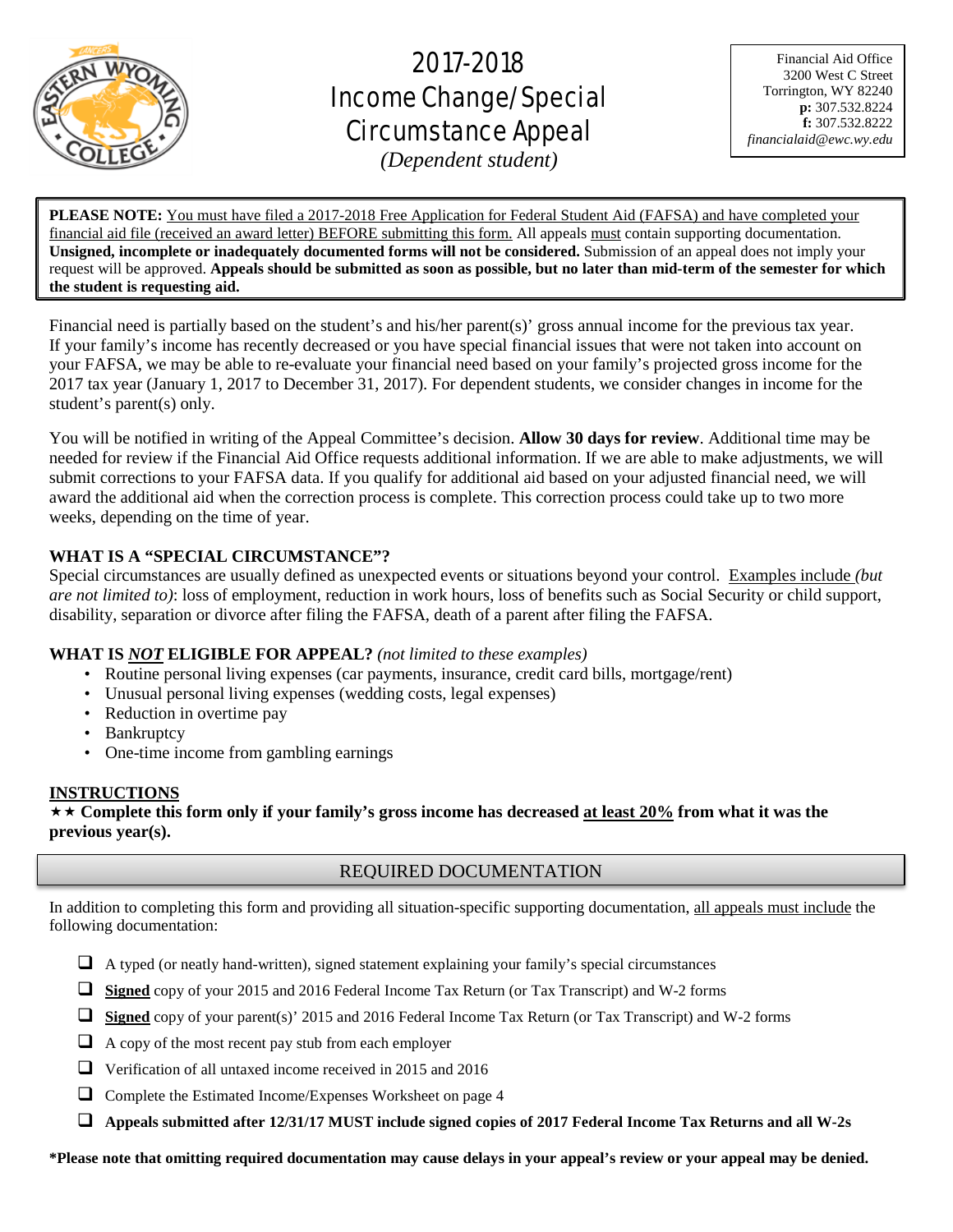# A: STUDENT INFORMATION

| Last Name                                  | <b>First Name</b> | M.I. |                | EWC Student ID Number Social Security Number (last four digits) |  |
|--------------------------------------------|-------------------|------|----------------|-----------------------------------------------------------------|--|
| Mailing Address (include apartment number) |                   |      | E-mail Address |                                                                 |  |

City, ST, Zip Phone Number *(include area code)*

# B: REASON FOR SUBMITTING APPEAL *(check all that apply)*

# **A. Unemployment or reduction of hours or wages**

Parent who worked in 2015 is now unemployed or has had work hours and/or wage rate reduced.

#### **Required documentation:**

- $\Box$  Copy of last pay stub(s) from previous employer(s)
- $\Box$  Copy of letter from employer on letterhead verifying the release from employment or reduction in hours/wages, the date the change became effective and the duration of the reduction if temporary
- $\Box$  Notice of eligibility or denial for unemployment benefits  $\Box$  Copy of disability benefit statement if applicable
- Copy of disability benefit statement if applicable

# **B. Medical or dental expenses**

You or your parent(s) made payments for expenses not covered by insurance. **Medical expenses** *for which you received no insurance or other reimbursement* **must exceed 11% of the family's taxable income** in order to be considered.

#### **Required documentation:**

- □ Submit copies of receipts or billing statements showing amounts for which you received no insurance or other reimbursement, as well as documentation of payment
- $\Box$  Total medical expenses for which you received no insurance or other reimbursement(s): \$

## **C. Retirement**

Parent who worked in 2015 has retired.

#### **Required documentation:**

- $\Box$  Copy of last pay stub(s) from previous employer(s)<br> $\Box$  Copy of retirement benefit statement
- Copy of retirement benefit statement
- $\Box$  Letter from previous employer on letterhead stating last date of employment

## **D. Death of parent**

Parent passed away after the FAFSA was filed.

#### **Required documentation:**

Copy of death certificate, obituary, or funeral program

## **E. Separation or divorce of parent**

Parent was married when the FAFSA was filed, but has now separated or divorced.

#### **Required documentation:**

 $\Box$  Court documentation verifying legal separation or divorce, or letter from attorney documenting that legal proceedings have begun

#### **F. Reduction or loss of support or benefits**

Parent received support or benefits in 2015 that have been terminated or reduced. Support or benefits may include: worker's compensation, unemployment benefits, child support, Social Security benefits, pensions, etc.

#### **Required documentation:**

- □ Last check stub or printout of benefit received
- Letter from agency on letterhead verifying the date and amount of benefit lost

## **G. One-time income**

Parent received non-recurring income in 2015 from a pension, IRA, annuity, inheritance, settlement, etc.

#### **Required documentation:**

- Copy of form 1099 or other statement from paying agency showing the one-time income
- Explain why the one-time income is not available for education expenses; include documentation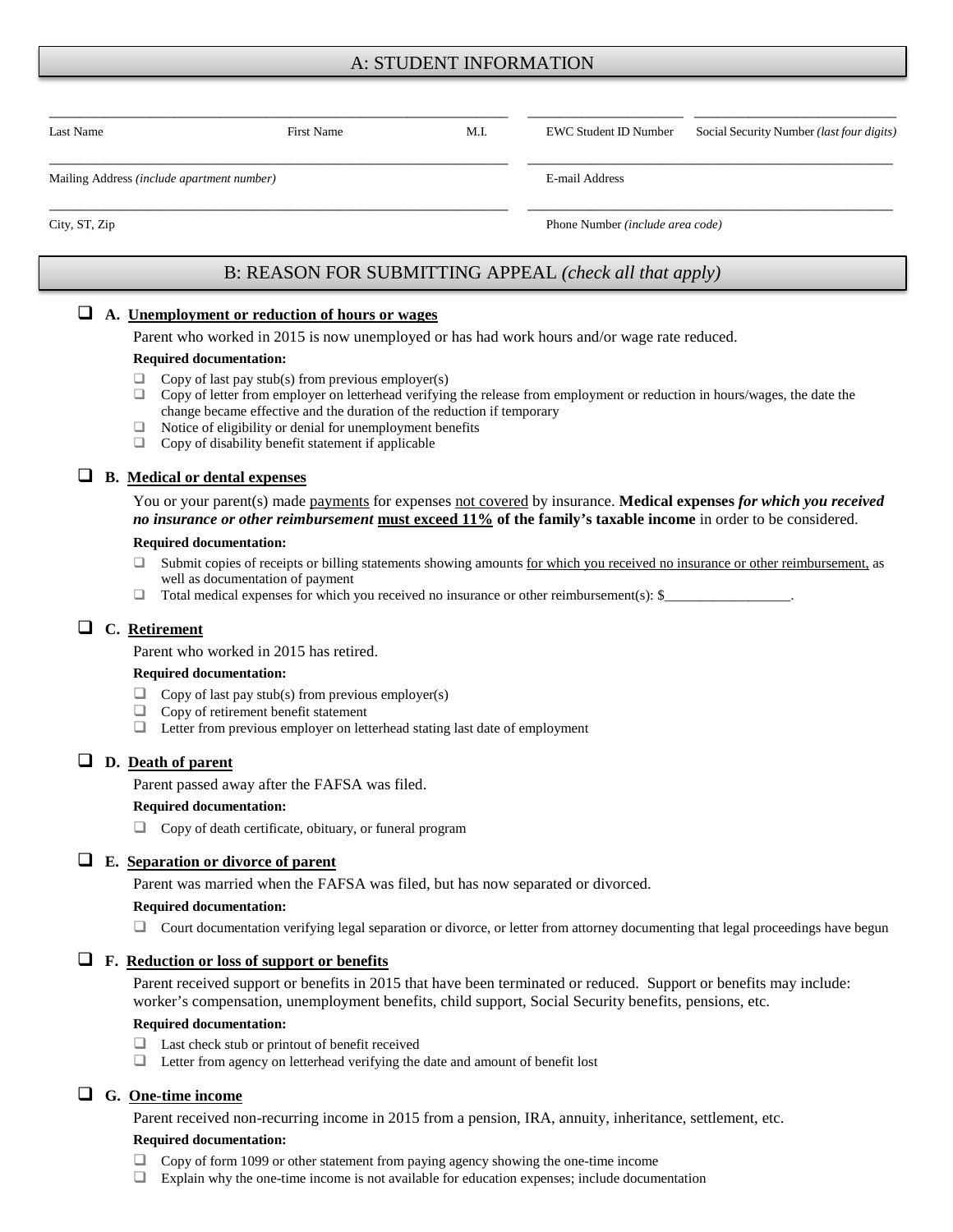## **H. Dislocated Worker/Displaced Homemaker**

Parent is a Dislocated Worker if he/she is receiving unemployment benefits due to being laid off or losing a job and is unlikely to return to a previous occupation, or was self-employed but is now unemployed due to economic conditions or natural disaster. A Displaced Homemaker is generally a person who previously provided unpaid services to the family (e.g. stay-at-home parent), is no longer supported by the spouse, is unemployed or underemployed, and is having trouble finding or upgrading employment.

#### **Required documentation:**

- $\Box$  Copy of letter from employer on letterhead verifying the release from employment or reduction in hours/wages, the date the change became effective and the duration of the reduction if temporary
- $\Box$  Notice of eligibility or denial for unemployment benefits

## **I. Other**

You or your parent(s) have other unusual circumstances not listed above.

#### **Required documentation:**

- $\Box$  Explain the circumstances in detail, including the impact on your ability to pay for your educational expenses
- $\Box$  Attach supporting documentation of the circumstances

# C: EXPLANATION OF SPECIAL CIRCUMSTANCES

**For the following questions, ONLY include information for the student's parent(s) whose income was included on the 2017-2018 Free Application for Federal Student Aid (FAFSA).**

Whose income decreased?

What date did the change in circumstance occur?  $\frac{\frac{1}{2} \left| \frac{1}{2} \right|}{\frac{1}{2} \left| \frac{1}{2} \right|}$ 

**\*Explain below (or attach a typed, signed personal statement explaining), in as much detail as possible, why you are requesting a change in income. Please list dates that the changes occurred and how it impacted your income. You must provide appropriate documentation. Be as detailed as possible about the change in your circumstances.** 

\_\_\_\_\_\_\_\_\_\_\_\_\_\_\_\_\_\_\_\_\_\_\_\_\_\_\_\_\_\_\_\_\_\_\_\_\_\_\_\_\_\_\_\_\_\_\_\_\_\_\_\_\_\_\_\_\_\_\_\_\_\_\_\_\_\_\_\_\_\_\_\_\_\_\_\_\_\_\_\_\_\_\_\_\_\_\_\_\_\_\_\_\_\_\_\_\_\_\_\_\_\_\_\_\_\_\_\_

\_\_\_\_\_\_\_\_\_\_\_\_\_\_\_\_\_\_\_\_\_\_\_\_\_\_\_\_\_\_\_\_\_\_\_\_\_\_\_\_\_\_\_\_\_\_\_\_\_\_\_\_\_\_\_\_\_\_\_\_\_\_\_\_\_\_\_\_\_\_\_\_\_\_\_\_\_\_\_\_\_\_\_\_\_\_\_\_\_\_\_\_\_\_\_\_\_\_\_\_\_\_\_\_\_\_\_\_

\_\_\_\_\_\_\_\_\_\_\_\_\_\_\_\_\_\_\_\_\_\_\_\_\_\_\_\_\_\_\_\_\_\_\_\_\_\_\_\_\_\_\_\_\_\_\_\_\_\_\_\_\_\_\_\_\_\_\_\_\_\_\_\_\_\_\_\_\_\_\_\_\_\_\_\_\_\_\_\_\_\_\_\_\_\_\_\_\_\_\_\_\_\_\_\_\_\_\_\_\_\_\_\_\_\_\_\_

\_\_\_\_\_\_\_\_\_\_\_\_\_\_\_\_\_\_\_\_\_\_\_\_\_\_\_\_\_\_\_\_\_\_\_\_\_\_\_\_\_\_\_\_\_\_\_\_\_\_\_\_\_\_\_\_\_\_\_\_\_\_\_\_\_\_\_\_\_\_\_\_\_\_\_\_\_\_\_\_\_\_\_\_\_\_\_\_\_\_\_\_\_\_\_\_\_\_\_\_\_\_\_\_\_\_\_\_

\_\_\_\_\_\_\_\_\_\_\_\_\_\_\_\_\_\_\_\_\_\_\_\_\_\_\_\_\_\_\_\_\_\_\_\_\_\_\_\_\_\_\_\_\_\_\_\_\_\_\_\_\_\_\_\_\_\_\_\_\_\_\_\_\_\_\_\_\_\_\_\_\_\_\_\_\_\_\_\_\_\_\_\_\_\_\_\_\_\_\_\_\_\_\_\_\_\_\_\_\_\_\_\_\_\_\_\_

\_\_\_\_\_\_\_\_\_\_\_\_\_\_\_\_\_\_\_\_\_\_\_\_\_\_\_\_\_\_\_\_\_\_\_\_\_\_\_\_\_\_\_\_\_\_\_\_\_\_\_\_\_\_\_\_\_\_\_\_\_\_\_\_\_\_\_\_\_\_\_\_\_\_\_\_\_\_\_\_\_\_\_\_\_\_\_\_\_\_\_\_\_\_\_\_\_\_\_\_\_\_\_\_\_\_\_\_

\_\_\_\_\_\_\_\_\_\_\_\_\_\_\_\_\_\_\_\_\_\_\_\_\_\_\_\_\_\_\_\_\_\_\_\_\_\_\_\_\_\_\_\_\_\_\_\_\_\_\_\_\_\_\_\_\_\_\_\_\_\_\_\_\_\_\_\_\_\_\_\_\_\_\_\_\_\_\_\_\_\_\_\_\_\_\_\_\_\_\_\_\_\_\_\_\_\_\_\_\_\_\_\_\_\_\_\_

\_\_\_\_\_\_\_\_\_\_\_\_\_\_\_\_\_\_\_\_\_\_\_\_\_\_\_\_\_\_\_\_\_\_\_\_\_\_\_\_\_\_\_\_\_\_\_\_\_\_\_\_\_\_\_\_\_\_\_\_\_\_\_\_\_\_\_\_\_\_\_\_\_\_\_\_\_\_\_\_\_\_\_\_\_\_\_\_\_\_\_\_\_\_\_\_\_\_\_\_\_\_\_\_\_\_\_\_

\_\_\_\_\_\_\_\_\_\_\_\_\_\_\_\_\_\_\_\_\_\_\_\_\_\_\_\_\_\_\_\_\_\_\_\_\_\_\_\_\_\_\_\_\_\_\_\_\_\_\_\_\_\_\_\_\_\_\_\_\_\_\_\_\_\_\_\_\_\_\_\_\_\_\_\_\_\_\_\_\_\_\_\_\_\_\_\_\_\_\_\_\_\_\_\_\_\_\_\_\_\_\_\_\_\_\_\_

\_\_\_\_\_\_\_\_\_\_\_\_\_\_\_\_\_\_\_\_\_\_\_\_\_\_\_\_\_\_\_\_\_\_\_\_\_\_\_\_\_\_\_\_\_\_\_\_\_\_\_\_\_\_\_\_\_\_\_\_\_\_\_\_\_\_\_\_\_\_\_\_\_\_\_\_\_\_\_\_\_\_\_\_\_\_\_\_\_\_\_\_\_\_\_\_\_\_\_\_\_\_\_\_\_\_\_\_

\_\_\_\_\_\_\_\_\_\_\_\_\_\_\_\_\_\_\_\_\_\_\_\_\_\_\_\_\_\_\_\_\_\_\_\_\_\_\_\_\_\_\_\_\_\_\_\_\_\_\_\_\_\_\_\_\_\_\_\_\_\_\_\_\_\_\_\_\_\_\_\_\_\_\_\_\_\_\_\_\_\_\_\_\_\_\_\_\_\_\_\_\_\_\_\_\_\_\_\_\_\_\_\_\_\_\_\_

\_\_\_\_\_\_\_\_\_\_\_\_\_\_\_\_\_\_\_\_\_\_\_\_\_\_\_\_\_\_\_\_\_\_\_\_\_\_\_\_\_\_\_\_\_\_\_\_\_\_\_\_\_\_\_\_\_\_\_\_\_\_\_\_\_\_\_\_\_\_\_\_\_\_\_\_\_\_\_\_\_\_\_\_\_\_\_\_\_\_\_\_\_\_\_\_\_\_\_\_\_\_\_\_\_\_\_\_

\_\_\_\_\_\_\_\_\_\_\_\_\_\_\_\_\_\_\_\_\_\_\_\_\_\_\_\_\_\_\_\_\_\_\_\_\_\_\_\_\_\_\_\_\_\_\_\_\_\_\_\_\_\_\_\_\_\_\_\_\_\_\_\_\_\_\_\_\_\_\_\_\_\_\_\_\_\_\_\_\_\_\_\_\_\_\_\_\_\_\_\_\_\_\_\_\_\_\_\_\_\_\_\_\_\_\_\_

\_\_\_\_\_\_\_\_\_\_\_\_\_\_\_\_\_\_\_\_\_\_\_\_\_\_\_\_\_\_\_\_\_\_\_\_\_\_\_\_\_\_\_\_\_\_\_\_\_\_\_\_\_\_\_\_\_\_\_\_\_\_\_\_\_\_\_\_\_\_\_\_\_\_\_\_\_\_\_\_\_\_\_\_\_\_\_\_\_\_\_\_\_\_\_\_\_\_\_\_\_\_\_\_\_\_\_\_

\_\_\_\_\_\_\_\_\_\_\_\_\_\_\_\_\_\_\_\_\_\_\_\_\_\_\_\_\_\_\_\_\_\_\_\_\_\_\_\_\_\_\_\_\_\_\_\_\_\_\_\_\_\_\_\_\_\_\_\_\_\_\_\_\_\_\_\_\_\_\_\_\_\_\_\_\_\_\_\_\_\_\_\_\_\_\_\_\_\_\_\_\_\_\_\_\_\_\_\_\_\_\_\_\_\_\_\_

\_\_\_\_\_\_\_\_\_\_\_\_\_\_\_\_\_\_\_\_\_\_\_\_\_\_\_\_\_\_\_\_\_\_\_\_\_\_\_\_\_\_\_\_\_\_\_\_\_\_\_\_\_\_\_\_\_\_\_\_\_\_\_\_\_\_\_\_\_\_\_\_\_\_\_\_\_\_\_\_\_\_\_\_\_\_\_\_\_\_\_\_\_\_\_\_\_\_\_\_\_\_\_\_\_\_\_\_

\_\_\_\_\_\_\_\_\_\_\_\_\_\_\_\_\_\_\_\_\_\_\_\_\_\_\_\_\_\_\_\_\_\_\_\_\_\_\_\_\_\_\_\_\_\_\_\_\_\_\_\_\_\_\_\_\_\_\_\_\_\_\_\_\_\_\_\_\_\_\_\_\_\_\_\_\_\_\_\_\_\_\_\_\_\_\_\_\_\_\_\_\_\_\_\_\_\_\_\_\_\_\_\_\_\_\_\_

\_\_\_\_\_\_\_\_\_\_\_\_\_\_\_\_\_\_\_\_\_\_\_\_\_\_\_\_\_\_\_\_\_\_\_\_\_\_\_\_\_\_\_\_\_\_\_\_\_\_\_\_\_\_\_\_\_\_\_\_\_\_\_\_\_\_\_\_\_\_\_\_\_\_\_\_\_\_\_\_\_\_\_\_\_\_\_\_\_\_\_\_\_\_\_\_\_\_\_\_\_\_\_\_\_\_\_\_